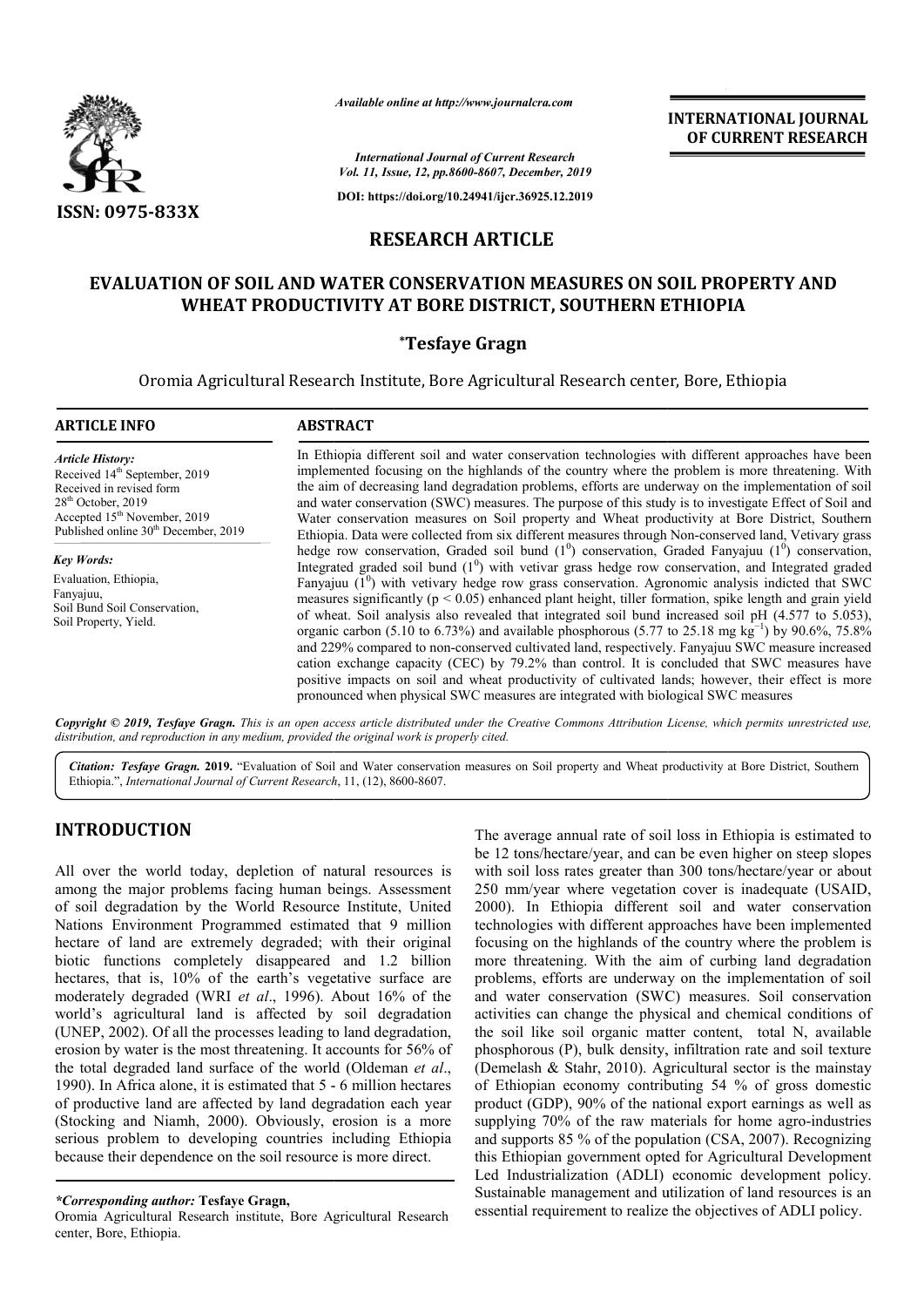In spite of this fact, the agricultural potential has been threatened by soil erosion, nutrient depletion and deforestation which are taking place at a rapid pace affecting the country's biodiversity (flora and fauna) and deepening poverty (EC, 2000). Currently, about 85% of the land surface in the country is considered prone to moderate to very severe soil degradation. Comparing changes with key soil factors between two watersheds (treated with soil conservation measures and untreated) could contribute for further improvement of the integrated soil and water conservation (SWC) measures currently underway and to draw some recommendations. The purpose of this study is to investigate effects of different SWC measures on some soil physical and chemical properties so as to draw conclusions that contribute in future improvement of SWC measures implementation in improving soil for a better land productivity, erosion control and sustainable use of resources available in the country. Therefore, this project is proposed with the intention of alleviating these problems and shifting towards the more resource conserving system.

#### *Objective of the study*

 To evaluate effect of soil and water conservation measures on soil property and wheat productivity

**Statement of the component:** Soil erosion is a severe problem in Ethiopia, especially in the highlands where much of the population is living and agriculture is intensive (Gete, 2000).Sustainable management and utilization of land is an essential for country development. Biological and physical measures provide permanent erosion control, reduce water and nutrient losses. Thus, by having different conservation measures the problem can be mitigated. Therefore this project is proposed to evaluate the effect of conservation measures.

### **MATERIALS AND METHODS**

*Study Area:* The study was conducted in Bore District of Guji zone of South Oromia regional state, Ethiopia (Figure 1). The study area is located at 385 kms South of Addis Ababa, capital city of Ethiopia and lies between the coordinates of 11°32' to 12°03' N latitude and 37°31' to 38°43' E longitude with an estimated area of  $1284 \text{km}^2$ . The altitude of the area is 1600-2900 meter above seas level. The rainfall pattern is uni-modal extending from February to October with mean annual rainfall above 1227mm. The monthly maximum temperature is between 16.8˚C and 21.3˚C, and the monthly minimum temperature is between 6.8˚C and 9.6˚C (District statistical abstract of 2014/15). The major soil types in the study area include Haplic calcisols, Haplic Gypsisols, Petric Gypsisols and Petric calcisols(extract from FAO soil classification, 2007). The farming system is a mixed one (growing of crops and rearing of animals). The major crops grown are cereal crops like maize, wheat, Barley; (District statistical abstract of 2014/15

*Experimental Plots and Design:* Six different SWC measures were used as treatments in order to study their effects on soil properties and crop yield. These include: non-conserved land, Vetivary grass hedge row conservation, Graded soil bund  $(1^0)$ conservation, Graded Fanyajuu  $(1^0)$  conservation, Integrated graded soil bund  $(1^0)$  with vetivar grass hedge row

conservation, Integrated graded Fanyajuu  $(1^0)$  with vetivary hedge row grass conservation. Each treatment was established on plot size of 25m x25m area arranged in contour line independently (Fig. 2). To control and distribute the effect of heterogeneity of the land, the treatments were arranged out as a randomized complete block design (RCBD) and replicated Three times per treatment. There were spacing of 1 m between the treatments or experimental plots that was used as water way to discharge surplus water drained from the conservation structures. The vertical interval between the structures was depends on the slope of the area.

*Soil sampling:* A representative composite soil sample was taken using an auger from a plough layer of depth 0-30 cm from the whole experimental field before planting and after harvesting of the crops from each plot every year. These samples were randomly collected from 5 different locations of each plot and thoroughly mixed to form a representative sample. From these samples, selected soil chemicals (pH, N, P, CEC and OC) and physical property (texture) were analyzed following standard procedures at Zuway soil laboratory, Zuway, Ethiopia.

*Crop data sampling procedures:* Wheat is one of major cereal crop grown in Bore District during the main rainy season (June–September). Consequently, improved bread wheat (variety Huluka) that was promoted by Bore Agricultural Research center was taken as a test crop to evaluate the crop response on above mentioned SWC measures (i.e., treatments). The crop was planted with package of recommendations such as fertilizer [121kg NPS (19-38-0-7SO4) and 50 kg Urea (46- 0-0)], seed rate (125 kg ha<sup>-1</sup>), broadcast planting and two hand weeding. At maturity stage of the crop, a square quadrant with  $0.5 \text{ m} \times 0.5 \text{ m} (0.25 \text{ m}^2)$  size was randomly assigned to three random spots (top, middle and bottom) of each crop plot that was identified for soil data collection. The crop within each quadrant was harvested to record growth, yield and yield component parameters following standard agronomic data collection procedures. Plant height (cm) was determined from the base to the tip of the spike (from 12 randomly selected plants). Spike length (cm) is part of wheat plant which is the length occupied by seed. It is measured from 12 randomly selected plants. Number of productive tillers was determined by counting all spikes producing seeds of each quadrant then converted into m<sup>2</sup>. Grain yield (kg ha<sup>-1</sup>) was measured after threshing the seed yield from each quadrant, and then converted to kilogram per hectare.

*Statistical analysis:* The effects of SWC measures on soil properties and wheat yield were evaluated using different statistical methods. Analysis of variance (ANOVA) was performed for crop data using Statistical Analysis System (SAS Institute Inc2008). Soil data was subjected to descriptive statistics.When the effects of treatments were significant, mean comparison was performed using least significance differences (LSD) at 5% probability level

### **RESULTS AND DISCUSSION**

#### *Yield and yield component of whea*

*Plant height:* Table 1shows the effects of different soil and water conservation measures on selected growth parameters of wheat crop.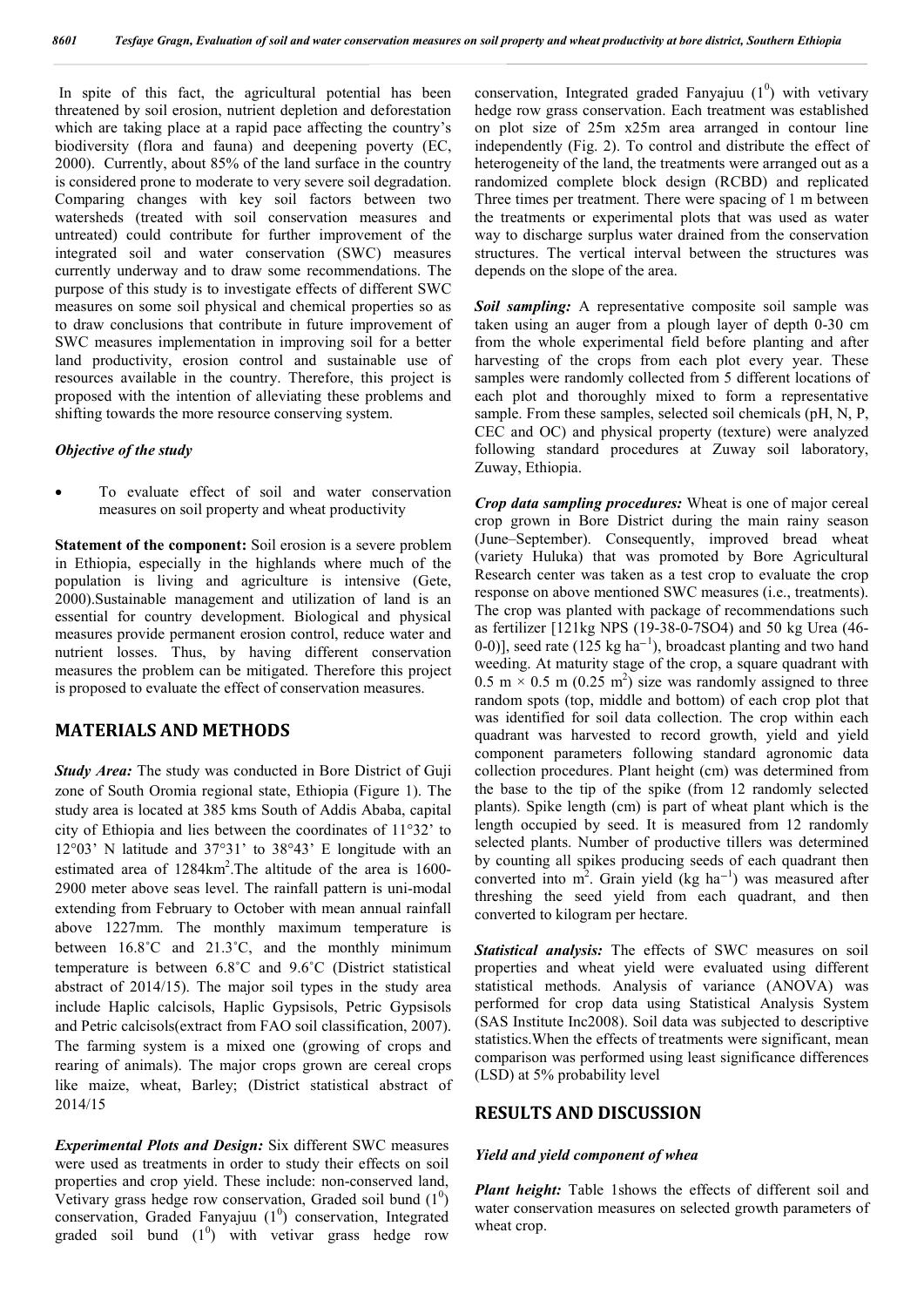





**Figure 2. (A)Soil Bund, (B) Integrated Soil Bund, (C) Fanyajuu, (D) Integrated Fanyajuu and (E) Veti vary grass hedge row**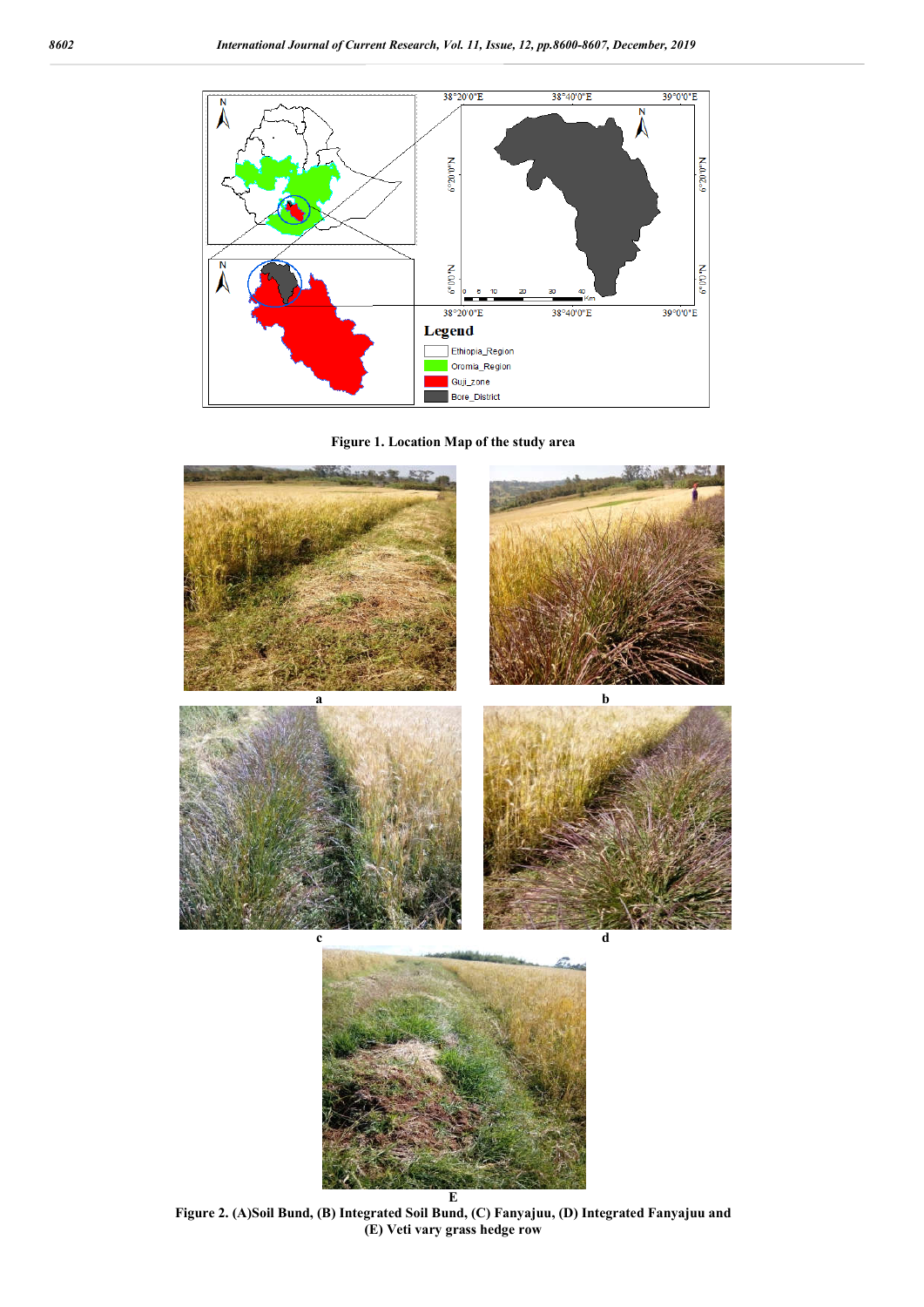| Conservation measures   | Plant height (cm) | Number of productive tiller (No./plant) | Spike length (cm) | Grain yield (kg ha <sup>-1</sup> ) |
|-------------------------|-------------------|-----------------------------------------|-------------------|------------------------------------|
| Integrated soil bund    | 87.07a            | 2.80a                                   | 7.416a            | 4261a                              |
| Vetivery grass          | 79.98b            | 2.64ab                                  | 6.282bc           | 3385ab                             |
| Integrated funya juu    | 82.34ab           | 2.208 <sub>b</sub>                      | 7.187ab           | 3507ab                             |
| Soil bund               | 82.12ab           | 2.526ab                                 | 7.212ab           | 3510ab                             |
| Funya juu               | 79.94ab           | 2.166b                                  | 6.072cd           | 3273ab                             |
| Control/no conservation | 76.80b            | 2.15 <sub>b</sub>                       | 5.146d            | 2989b                              |
| LSD <sub>0.05</sub>     | 6.958             | 0.5284                                  | 0.927             | 999.2                              |
| CV(%)                   | 7.3               | 18.5                                    | 12.0              | 24.3                               |

**Table 1.Effect of soil and water conservation measures on wheat yield and yield component**

Means with the same letter in each column are not significantly different at  $p<0.05$ 



**Figure 3. Effects of SWC measures on plant height of wheat at Bore District**



**Figure 4. Effects of SWC measures on number productive tiller of wheat at Bore District**







**Figure 6. Effects of SWC measures on grain yield of wheat at Bore District**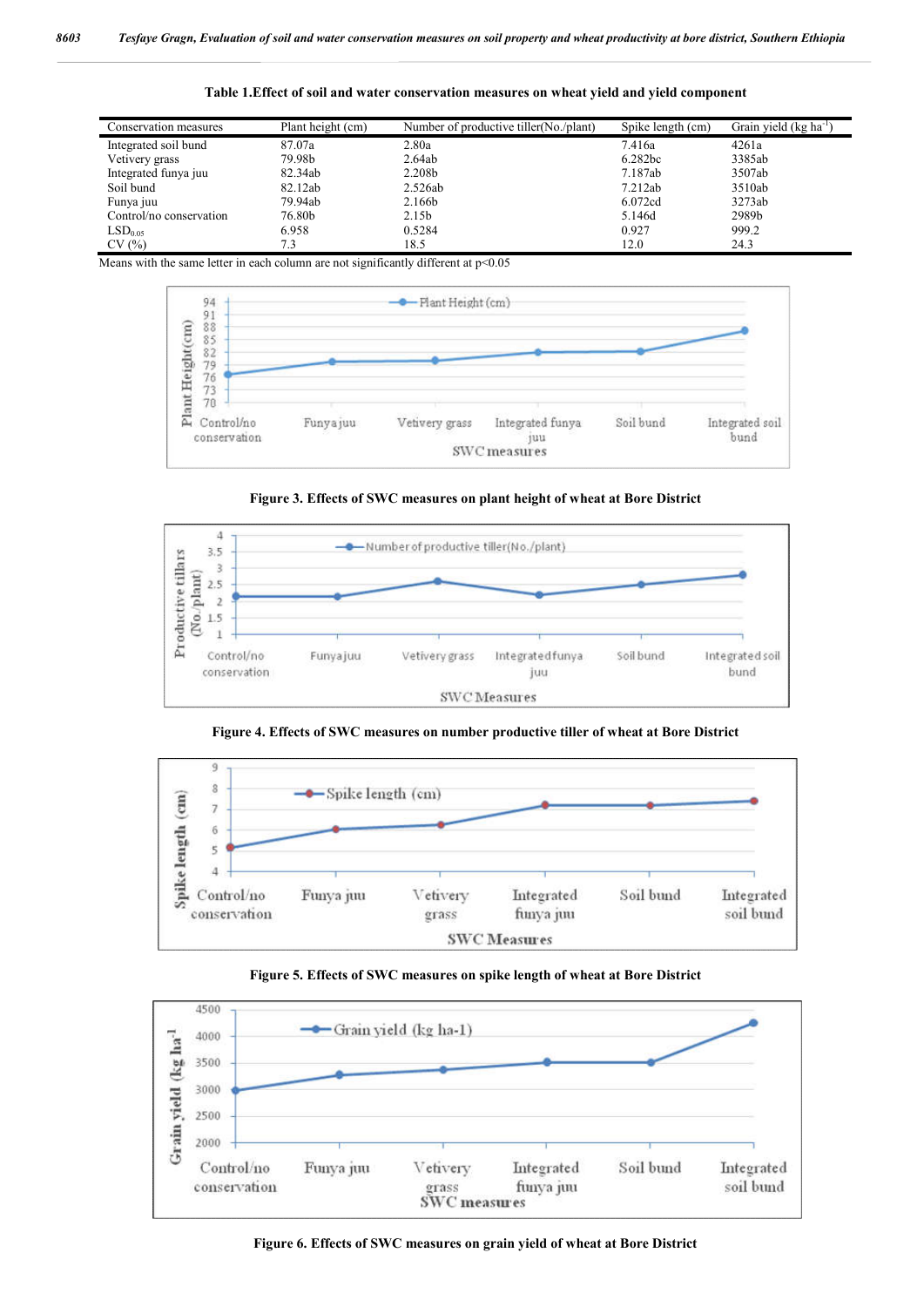| Table 2. Effect of soil and water conservation measures on soil physical and chemical properties |  |  |  |  |  |  |  |  |  |  |  |  |  |  |
|--------------------------------------------------------------------------------------------------|--|--|--|--|--|--|--|--|--|--|--|--|--|--|
|--------------------------------------------------------------------------------------------------|--|--|--|--|--|--|--|--|--|--|--|--|--|--|

| Conservation measures   | $pH-H2O$ | $Av.P (mg/kg^{-1})$ | %OC   | CEC(meq/100g soil) | $\%$ sand | $\%$ silt | $%$ clay | Texture class   |
|-------------------------|----------|---------------------|-------|--------------------|-----------|-----------|----------|-----------------|
| Integrated soil bund    | 5.053    | 25.18               | 6.734 | 19.48              | 37.13     | 29.77     | 33.10    | Sandy clay loam |
| Vetivery grass          | 4.933    | 9.29                | 5.012 | 16.69              | 39.33     | 30.11     | 30.55    | Sandy clay loam |
| Integrated funya juu    | 4.932    | 17.47               | 5.15  | 17.23              | 39.11     | 31.01     | 29.89    | Sandy clay loam |
| Soil bund               | 4.990    | 20.9                | 5.066 | 18.37              | 38.68     | 31.11     | 30.22    | Sandy clay loam |
| Funya juu               | 4.792    | 6.65                | 5.734 | 20.47              | 38.46     | 31.54     | 29.99    | Sandy clay loam |
| Control/no conservation | 4.577    | 5.77                | 5.10  | 16.21              | 37.56     | 30.45     | 31.99    | Sandy clay loam |
| LSD <sub>0.05</sub>     | 0.288    | 17.391              | 2.99  | 8.128              | 10.3      | 9.3       | 8.4      |                 |
| CV(%)                   | 5.0      | 103.6               | 48    | 38.1               | 27.7      | 25.7      | 23.0     |                 |

**Table 3. Correlation analysis between soil properties, yield and yield components**

|                                         | Soil pH-<br>H2O(1:2.5) | Av.P<br>(mg/kg)      | <b>OC</b><br>$(\%)$ | <b>CEC</b><br>(Meq/100g) | Plant height<br>(cm) | Number of<br>productive tiller | Spike length<br>(cm) | Grain yield<br>$(kg ha^{-1})$ |
|-----------------------------------------|------------------------|----------------------|---------------------|--------------------------|----------------------|--------------------------------|----------------------|-------------------------------|
|                                         |                        |                      |                     | soil)                    |                      | (No/plant)                     |                      |                               |
| Soil pH-H2O                             | 1.00                   |                      |                     |                          |                      |                                |                      |                               |
| $Av.P (mg kg^{-1})$                     | 0.83                   | 0.001                |                     |                          |                      |                                |                      |                               |
| OC $(\%)$                               | 0.38 <sup>ns</sup>     | $0.49$ <sup>ns</sup> | 1.00                |                          |                      |                                |                      |                               |
| $CEC$ (Meg/100g soil)                   | $0.36$ <sup>ns</sup>   | 0.28 <sup>ns</sup>   | 0.69 <sup>ns</sup>  | 1.00                     |                      |                                |                      |                               |
| Plant height (cm)                       | 0.87                   | $0.91$ **            | 0.74                | 0.50 <sup>ns</sup>       | 1.00                 |                                |                      |                               |
| Number of productive tiller (No./plant) | 0.76                   | $0.65$ <sup>ns</sup> | $0.47^{ns}$         | $0.14$ <sup>ns</sup>     | $0.70$ <sup>ns</sup> | 1.00                           |                      |                               |
| Spike length (cm)                       | $0.94$ **              | $0.92$ **            | 0.38 <sup>ns</sup>  | 0.37 <sup>ns</sup>       | $0.90***$            | $0.58$ <sup>ns</sup>           | 1.00                 |                               |
| Grain yield (kg ha <sup>-1</sup> )      | 0.83                   | 0.78                 | $0.79$ <sup>2</sup> | $0.46$ <sup>ns</sup>     | $0.87***$            | 0.78                           | 0.98                 | 00.1                          |

ns not significant.

\*\*. Correlation is significant at the 0.01

\*. Correlation is significant at the 0.05



### **Figure 7. Effects of SWC measures on soil pH at Bore District**







**Figure 9. Effects of SWC measures on soil OC at Bore District**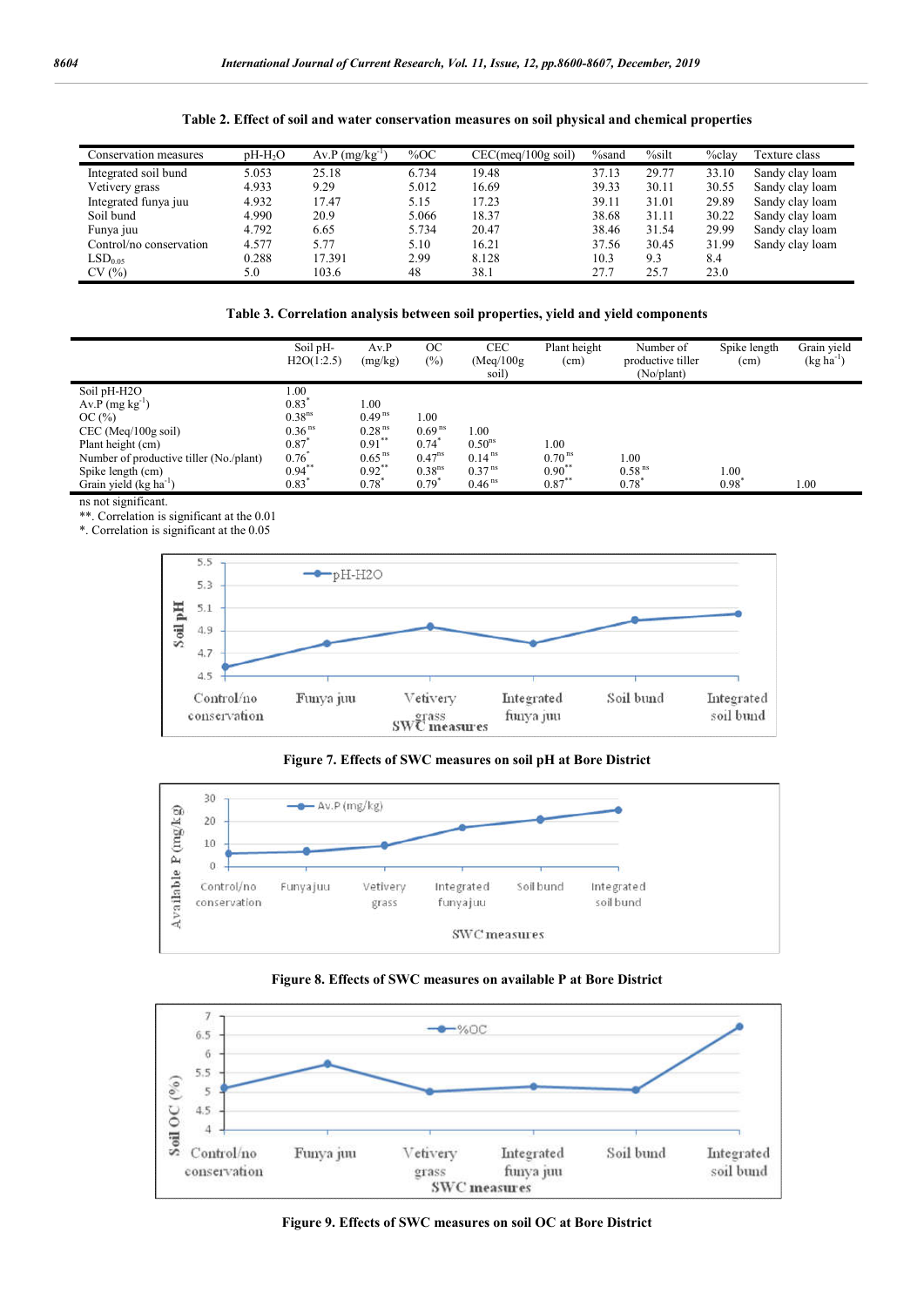

**Figure 10. Effects of SWC measures Soil CEC at Bore District**

SWC measurements significantly influenced ( $p < 0.05$ ) plant height of wheat. The tallest plant (87.07 cm) was achieved under integrated soil bund with Vetivery grass treatment whereas the shortest plant (76.80 cm) was recorded from nonconserved cultivated land (Fig. 3). The probable reason could be related to the effect of SWC measurements on increasing soil moisture availability through increased infiltration and protecting washing away of essential soil nutrients as it was observed in soil analysis result (Table 2). The reduced limitation of water and nutrients allowed comfortable vegetative growth of crops grown on plots with integrated soil bunds, while those grown without integrated soil bund switched to early senescence and maturity due to the possible terminal moisture stress (Abay 2011; Ferede 2018; Teklu *et al*. 2018).

*Number of productive tiller:* The yield of wheat crop is affected by different factors of which the number of tillers per plant has a vital position. The larger the number of tillers per plot area, the better will be the status of crop, which at the end results improved yield. Tillering capacity of wheat was significantly ( $p < 0.05$ ) influenced by soil water conservation measurements. The number of productive tillers per plant was varying from 2.80under integrated soil bund to 2.15 on nonconserved cultivated land in which integrated soil bund measurement resulted 7.68% tillering advantage than nonconserved cultivated lands (Table 1). Data regarding number of productive tillers per plant showed the maximum value 2.80 that was obtained from integrated soil bund whereas the minimum 2.15number was recorded from non-treated cultivated land (Fig. 4). In general, tiller formation increases with SWC measurements.

*Spike length:* The yield of wheat crop is affected by spike length of the plant. The longer the spike length of the plant, the better will be the yield of the crop. The spike length of wheat was significantly ( $p \leq 0.05$ ) influenced by soil water conservation measurements. The spike length of the plant was varying from 7.42 under integrated soil bund to 5.15 on nonconserved cultivated land in which integrated soil bund measurement resulted 69.39% spike length advantage than non-conserved cultivated lands (Table 1). Data regarding spike length showed the maximum value 7.42 cm that was obtained from integrated soil bund whereas the minimum 5.15 cm was recorded from non-treated cultivated land (Fig. 5).

*Grain yield:* The finale goal of crop production is maximizing yield, which is cumulative function of individual yield components in response to improved seed and management practices. Grain yield of wheat was significantly ( $p < 0.05$ ) different due to different soil and water conservation measures that vary between 2989 kg ha<sup>-1</sup> (non-conserved cultivate plot)

and 4261 kg ha<sup>-1</sup> (under Integrated soil bund) (Table 1) and (Fig. 6). The maximum grain yield was 70.15% more than the yield obtained from untreated plot. Construction of SWC with integration with biological activities result in a successive increase in grain yield of wheat compared to non-conserved plot (Fig. 6). The improvement in grain yield due to SWC measures might be related to the enhanced water availability until grain filling stage, reduced runoff, increased infiltration and enhanced nutrients availability that might give extended time for increased photosynthesis, nutrient uptake and grain filling, and finally resulted in better yield components and grain yield. The calculated Pearson correlation matrix between soil properties, grain yield and yield components are presented in Table 3. Grain yield showed high significant  $(p<0.05)$ correlation and positive association with plant height, spike length, number of productive tiller, organic carbon, available phosphorus and soil pH. The highest correlation coefficient in the research offered relationship between grain yield with number spike length  $(r=+0.98**)$  followed by correlations between spike length and soil pH  $(r=+0.94**)$ . The results are in agreement with (Tanto & Laekemariam, 2019), Abay (2011), Ferede (2018), Teklu *et al*. (2018) and Adimassu *et al*. (2014) who found significant grain yield increment on lands with SWC measures compared to non-conserved land. Similarly, Eshetu *et al*. (2016) stated up to 87% maize grain yield advantage by using *fanyajuu* than without treatment.

### **Soil properties**

**Soil pH:** Even though the mean value of pH for the sampled soils in this study shows minor difference between the conserved and non-conserved plots, soil pH among conservation practices varied between 4.577 and 5.053. The minimum and maximum pH value was recorded from nonconserved plot and integrated soil bund practices (Table 2). From the result it was observed that the soil pH has shown an increasing trend with SWC measurements (Fig. 7). These might be associated to the decrease of the loss of soil organic matter and exchangeable bases through soil erosion and runoff; and thereby increase soil pH. The result is in agreement with different scholars who observed lower pH value from the nonconserved cultivated land as compared to conserved farms ((Demelash & Stahr, 2010); Meshesha *et al*. (2018), Worku 2017; Solomon *et al*. 2017) that was recognized to the high soil erosion, loss of basic nutrients, relatively lower base saturation percentage and lower soil organic matter content. Worku (2017) stated that land with stone bund had higher soil pH (5.89  $\pm$  0.038) than control(5.81  $\pm$  0.043). Solomon *et al*. (2017) also documented that soil pH in terraced cultivated land was higher (6.0) compared to non-terraced farm land (5.5).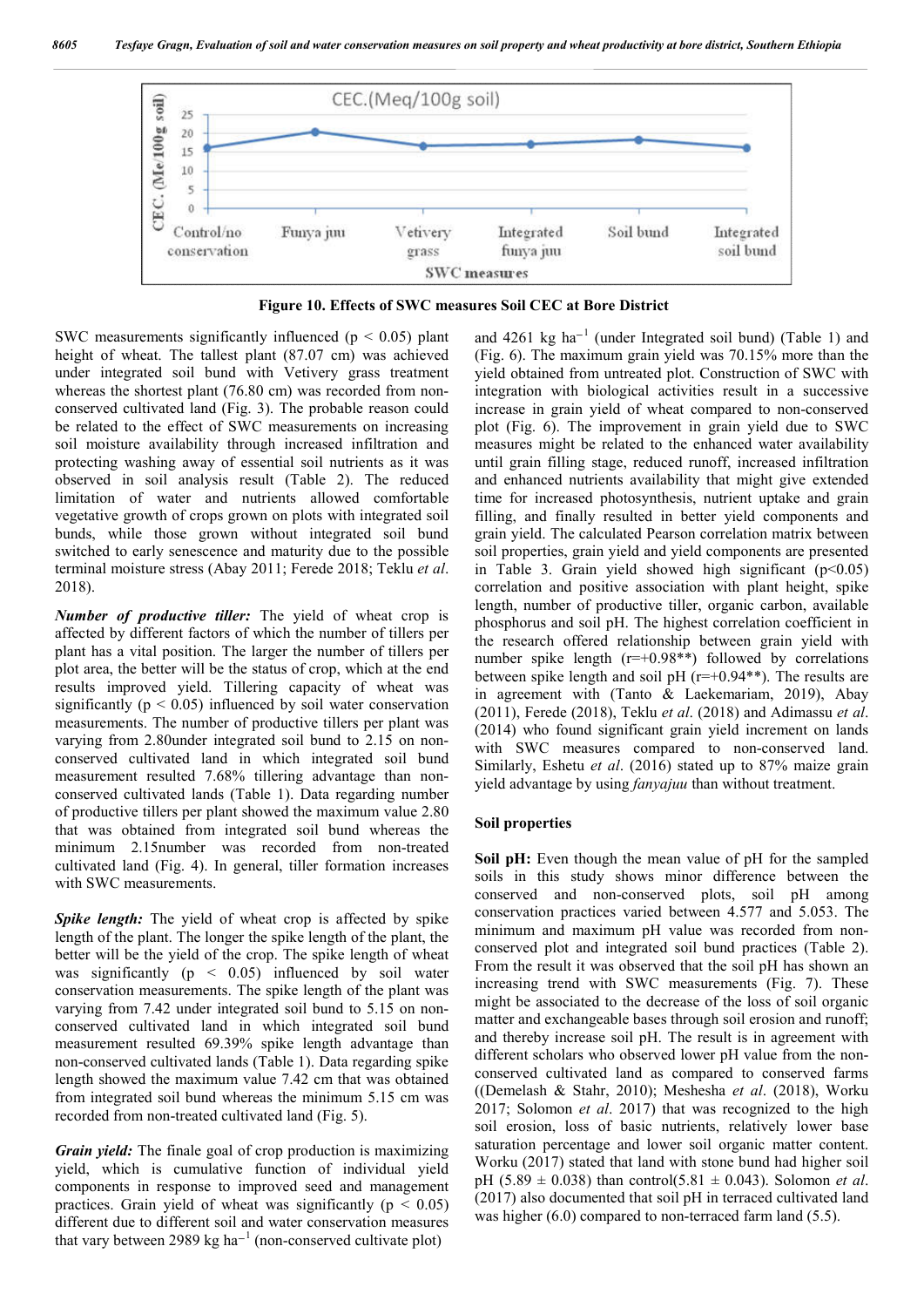**Soil organic carbon:** SWC measures influenced soil organic carbon (OC) of cultivated plots. The mean value of soil OC range between 5.10 and 6.73% in which Integrated soil bund had the highest value and the minimum was obtained on nonconserved plot (Table 2and Fig. 9). Overall, it was noted that the SWC measures and its integration with biological measures hadpositive impact on soil OC of cultivated lands. This might show that SWC measures have a positive role in improving soil OC. The finding was supported by Million (2003) who reported higher soil OC on land conserved with Fanyajuu for 5 years (2.21  $\pm$  0.08) and 10 years (2.17  $\pm$  0.1) compared nonconserved sites  $(1.96 \pm 0.10)$ 

*Available phosphorus:* Available P among different SWC measures was highly variable. It varies from 5.77 to 25.18 mg kg−1 (Table 2 and Fig. 8) that was recorded from Integrated soil bund and non-conserved plot, respectively. The result clearly illustrated that the establishment of SWC measures and its integration with biological measures positively influenced available P content of cultivated lands (Fig. 8). It is clear that changes recorded in soil pH, restoration of soil OC and maintenance of externally added P by reducing soil erosion and runoff could result an increased available P on integrated SWC measures. This is also supported by correlation matrix (Table 3) that showed positive and significant association of available P with soil pH (0.83\*). According to Prasad and Power (1997), available P is more in the soil when soil pH range is 6.0–6.5.

The result was supported by the finding of Demelash and Stahr (2010) who reported that available P was observed to be significantly different in the treated cultivated land than nontreated cultivated lands.Tolera (2011) in addition confirmed that integration of physical and biological measures on cultivated lands resulted higher amount of available P than unconserved cultivated lands. According to the author it was due to improved soil organic matter which increases P and protect from the removal and fixation.

*Cation Exchange Capacity:* The cation exchange capacity (CEC) is a measure of number of observation sites per unit of soil at particular pH. The mean value of CEC in the soil samples collected and analyzed showed that the results obtained were statistically non-significant. The highest value of CEC 19.48 was obtained under integrated soil bund whereas the minimum result was under plot without conservation (Table 2 and Fig.10). This might be due to the fact that SWC measures reduced run off loss of nutrients due to improvements in soil properties such as infiltration rate, moisture retention and nutrient availability.

### **Conclusion and Recommendation**

It is concluded that SWC measures have positive impacts on soil fertility and crop productivity of cultivated lands. From agronomic view point, this is also justified by 70.15% grain yield advantage from integrated soil bund measures over nonconserved cultivate land. This might be attributed to reduced runoff, retained moisture and enhanced nutrients availability during growth time that is leading to improvement of soil properties and grain yield. It is fact that the changes on soil properties and yield become increasing when physical works are integrated with biological measures. Additionally, stabilizing physical SWC structures by planting multi-purpose grasses would also benefit farmers by providing fodder. Thus, this study recommends the use of integrated SWC measures. Nevertheless, further studies on other crops yield performance

and cost effectiveness of SWC measures are recommended. Additionally, identification of best grass type that can stabilize the bund and provide added benefits to farmers should be investigated.

### **REFERENCES**

- Abay A. 2011. Construction of soil conservation structures for improvement of crops and soil productivity in Southern Ethiopia. *J Environ Earth Sci.,* 1(1):21–29
- Adimassu Z, Mekonen K., Yirga C., Kessler A. 2014. Effects of soil bunds on runoff, soil and nutrient losses and crop yield in the central highlands of Ethiopia. Land Degrad Dev 25:554–564
- CSA (Central Statistics Agency) (2007) Federal Democratic Republic of Ethiopia population census commission summary and statistical, Addis Ababa, Ethiopia
- Demelash, M., & Stahr, K. 2010. Assessment of integrated soil and water conservation measures on key soil properties in South Gonder, North-Western Highlands of Ethiopia, 164–176.
- Eshetu A., Tadele G., Gemechu A., Desalegn M., Alemayhu D. 2016. Effects of level Fanya Juu and Fanya Chin structures on grain yield of maize in moisture stress areas of Daro Labu district, West Hararghe Zone, Ethiopia*. J Biol Agric Healthc*., 6(21):94–98
- Ferede AJ. 2018 Assessing soil bund and haricot bean-maize intercroppingeffects on productivity of maize at Arjo, Eastern Wollega Zone, Oromia,Ethiopia. *Int J Eng Sci Comput.,* 8(11):19313–19325
- Gete Z. 2000. Landscape dynamics and soil erosion process modeling in the north-western Ethiopian highlands. African Studies Series A16. Berne: Geographica Bernensia.
- Meshesha, D. T., Fisseha, G., & Ayehu, R. 2018. Effects of Soil and Water Conservation Practices on Selected Biophysical, andLivelihood Attributes and Farmer `s Perception at Akusti Micro Watershed, Northwest Ethiopia, *3*, 57–75.
- Million A. 2003. Characterization of indigenous stone bunding (Kab) and its effect on crop yield and soil productivity at Mesobit-Gedba, North Showa Zone of Amhara Region. Master of Science Thesis, Alemaya University, Ethiopia, pp 45–54
- Oldeman L., Hakkeling R., Sombroek W. 1990. World map of the status of human-induced soil degradation. Wageningen: *International Soil Reference and Information Centre* (ISRIC).
- Prasad R., Power JF. 1997. Soil fertility management for sustainable agriculture Lewis Publishers, New York
- Solomon H., James L., Woldeamilak B. 2017. Soil and water conservation effect on soil properties in the Middle Silluh Valley, northern Ethiopia. Int Soil Water Conserv Res 5:231–240
- Stocking M., Niamh M. 2000. Land degradation Guidelines for Field Assessment. Overseas Development Group, University of East Anglia, Norwich, UK. .p.121.
- Tanto, T., & Laekemariam, F. (2019). Impacts of soil and water conservation practices on soil property and wheat productivity in Southern Ethiopia. *Environmental Systems Research*. https://doi.org/10.1186/s40068-019- 0142-4
- Teklu E, Williams TO, Fanuel L (2018) Integrated soil, water and agronomic management effects on crop productivity